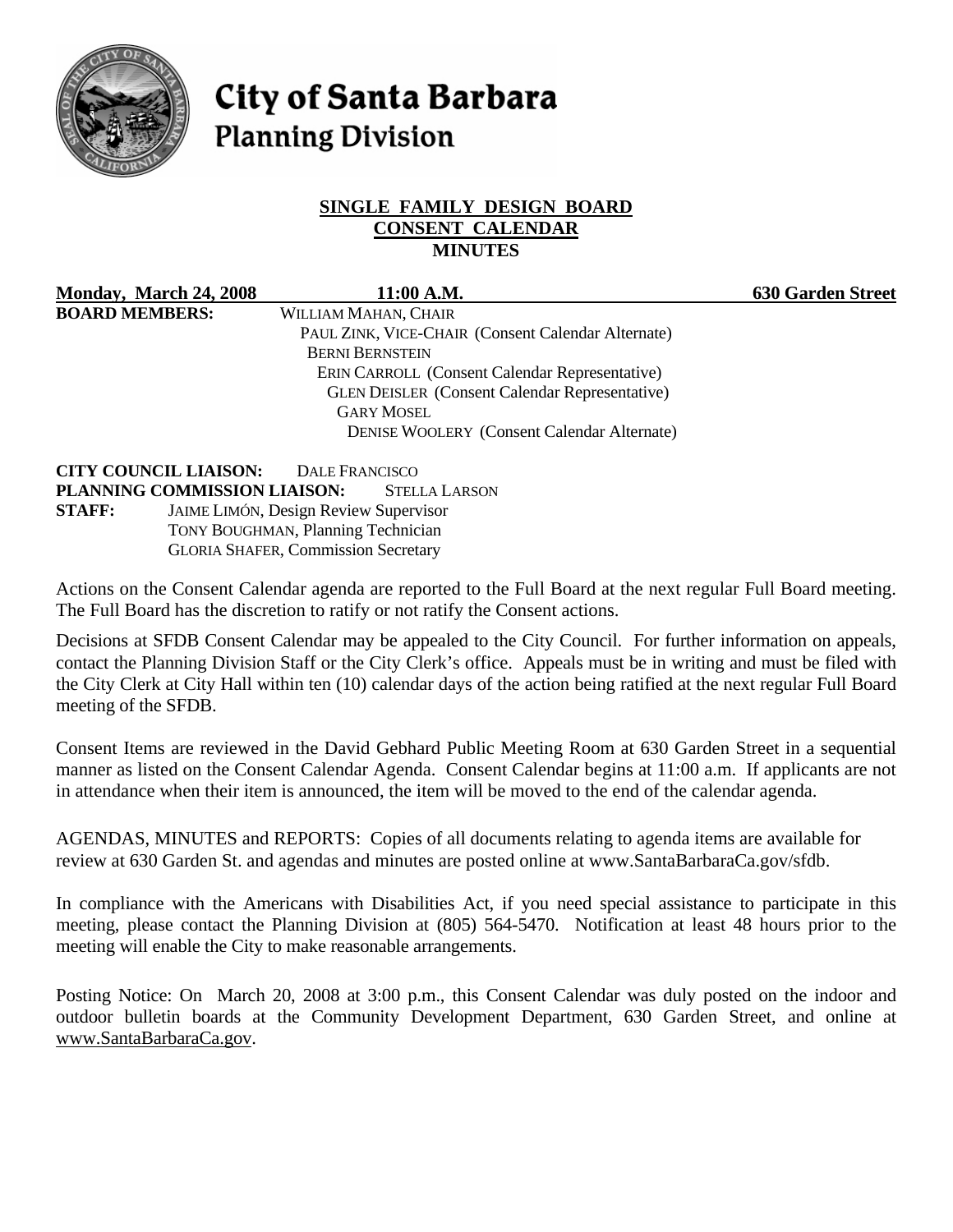## **REVIEW AFTER FINAL**

#### A. 823 SUMMIT RD **A-2** Zone

 Assessor's Parcel Number: 015-173-015 Application Number: MST2007-00557 Owner: Harold W. Craig Applicant: Mark Craig

(Proposal for new front and rear entrances, master closet addition, new detached 496 square foot two-car garage, demolish existing carport, extend fence height to 8 feet, interior remodel, hardscape improvements, new front gate and site walls, paint to match existing. The new front entry addition will require removal of an existing Bunya-bunya tree.)

#### **Review After Final for removal of Bunya Bunya tree and to clarify scope of work to include the new garage and demolition of existing carport.**

Final Approval with the condition to provide a minimum 15 gallon new oak in the front yard setback as mitigation for the removal of a Bunya-Bunya tree.

## **FINAL REVIEW**

### **B.** 937 CIMA LINDA LN **A-2 Zone**

| Assessor's Parcel Number:  | 015-202-009                   |
|----------------------------|-------------------------------|
| <b>Application Number:</b> | MST2007-00314                 |
| Owner:                     | <b>Montesano Family Trust</b> |
| Architect:                 | Lenvik and Minor              |

(Proposal to replace the existing windows and doors, convert the existing three-car garage at the west elevation to habitable space, revise the east wing facade and balcony, revise and replace south terrace and trellis, revise pool terrace and add spa, BBQ, and landscaping improvements including, terraced retaining walls, paths, and revegetation of 2.2 acres on sloped hillside. The existing three car garage at east wing would remain on the 3.1 acre lot in the Hillside Design District.)

#### **(Final Review of landscape plan.)**

Final Approval with the following conditions: 1) Any proposed future exterior lighting will return to Consent Calendar for review; 2) Clarification of irrigation is noted on sheet L-4.